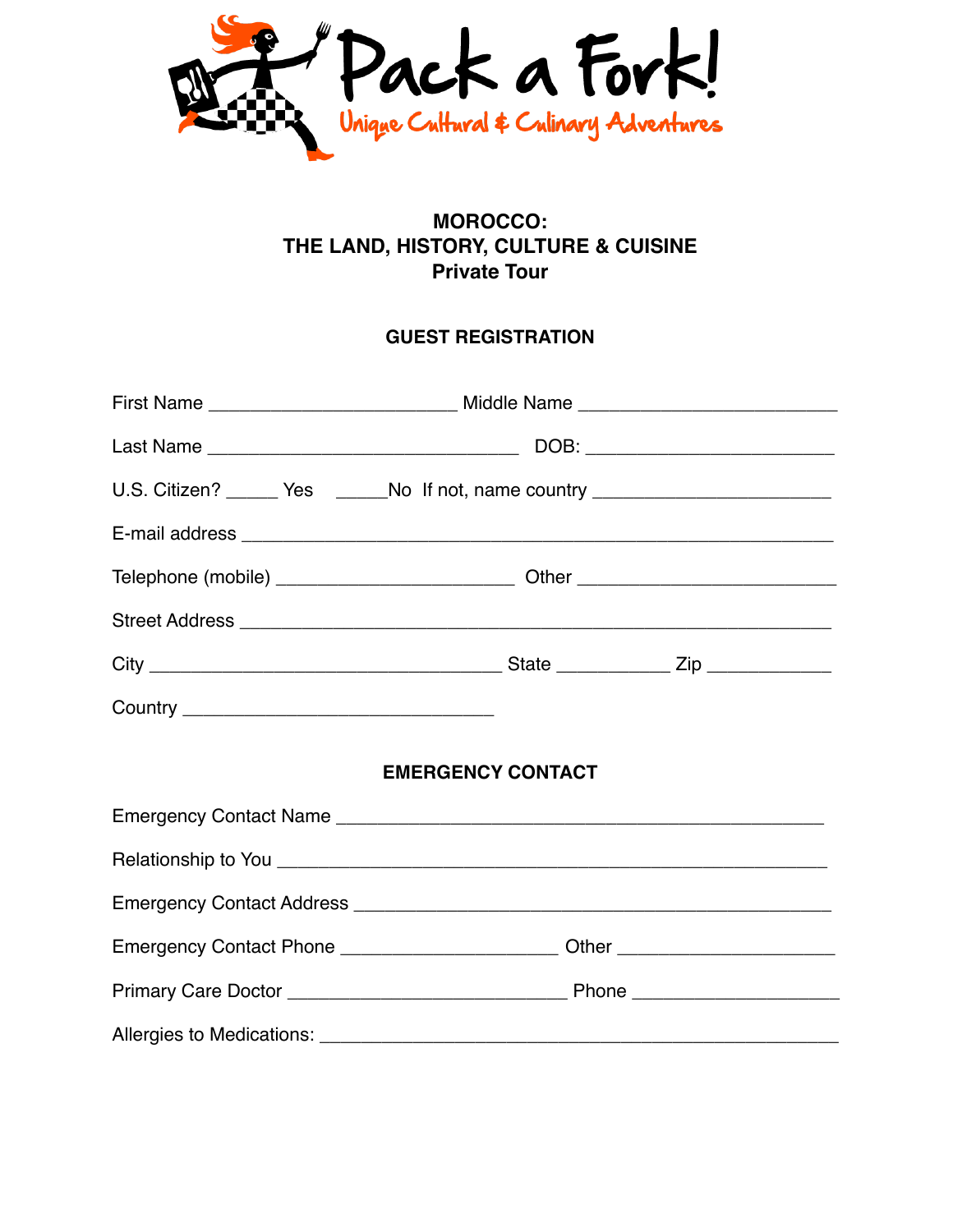Medical Insurance Information (in case of an emergency):

| Insurance Company | Phone# |
|-------------------|--------|
| Policy#           | Group# |

#### Please provide Pack A Fork! with a copy of your current passport

## I have attached a copy of my Passport and will enclose it with this Guest Registration form (send by e-mail to info@packafork.com or by mail)

\* Note: Most countries require a passport to be valid 6 months past your travel dates. If you do not yet have a passport or if you are renewing your passport, please let us know when you have received it. We need a copy of it as soon as possible.

This trip has a 'easy to moderate' activity level. However, there will be walking, standing and stair-climbing. In some areas, we will be hiking and walking up hill on uneven terrain. Do you have any physical conditions that might prevent you from participating in these activities?

Tell us a bit about you..

What are your expectations for this trip?

What interests you most about this itinerary?

Are there any special events you will be celebrating during the tour (birthdays, anniversaries, etc.?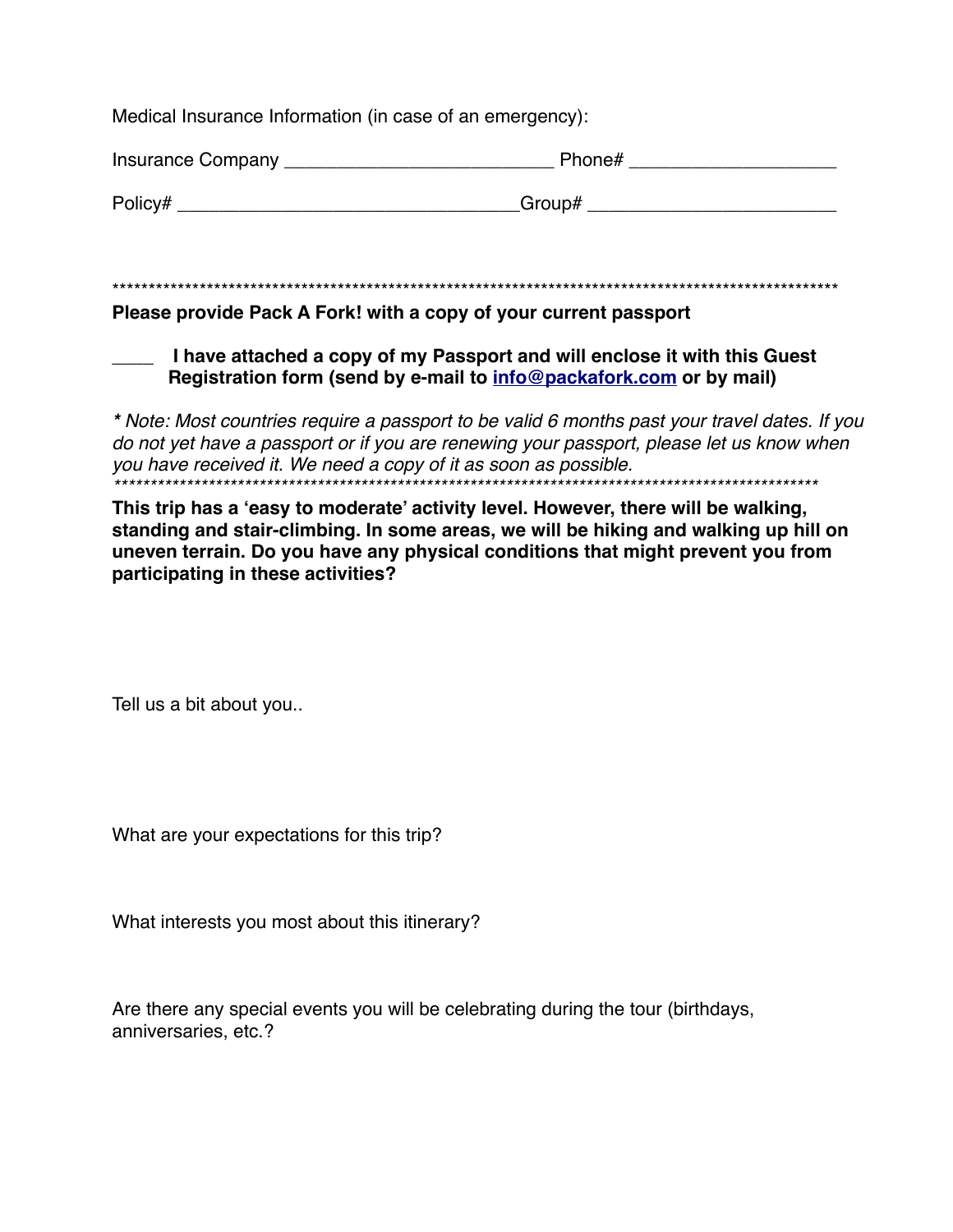Do you have diet restrictions (vegetarian, gluten-free, vegan, etc.)? Please also list foods you do not like. We will find an alternative for you.

Any questions or concerns? Please describe here or contact us at 303-652-1535.

\*\*\*\*\*\*\*\*\*\*\*\*\*\*\*\*\*\*\*\*\*\*\*\*\*\*\*\*\*\*\*\*\*\*\*\*\*\*\*\*\*\*\*\*\*\*\*\*\*\*\*\*\*\*\*\*\*\*\*\*\*\*\*\*\*\*\*\*\*\*\*\*\*\*\*\*\*\*\*\*\*\*\*\*\*\*\*\*\*\*\*\*\*\*\*\*\*\*\*\*

*Please note: This is a non-smoking trip. Smoking will not be allowed in hotels, on the coach or in other non-smoking designated areas.* \*\*\*\*\*\*\*\*\*\*\*\*\*\*\*\*\*\*\*\*\*\*\*\*\*\*\*\*\*\*\*\*\*\*\*\*\*\*\*\*\*\*\*\*\*\*\*\*\*\*\*\*\*\*\*\*\*\*\*\*\*\*\*\*\*\*\*\*\*\*\*\*\*\*\*\*\*\*\*\*\*\*\*\*\*\*\*\*\*\*\*\*\*\*\*\*\*\*\*

#### **Accommodations:**

If you are sharing a room, please indicate his/her name

\_\_\_\_\_ I would like to have my own room (requires an additional single supplement)

If there is anything we should know regarding your rooming preferences, please indicate here:

## **Arrival Information:**

Please select from the following regarding your arrival and departure information:

I have made my own flight arrangements through Exito Travel or by another means and have forwarded a copy of my itinerary to Pack A Fork!

\_\_\_\_\_\_ I have not yet booked my flight arrangements, but will send Pack a Fork! a copy of my itinerary once I have done so.

## **Payment:**

**\_\_\_\_\_ Deposit** 

**\_\_\_\_\_ Tour Balance** 

- \_\_\_\_\_ **Payment In full/double occupancy**
- **\_\_\_\_\_ Payment in full/single occupancy**
- \_\_\_\_\_ **Payment by bank transfer \_\_\_\_\_\_ Payment by Credit Card**